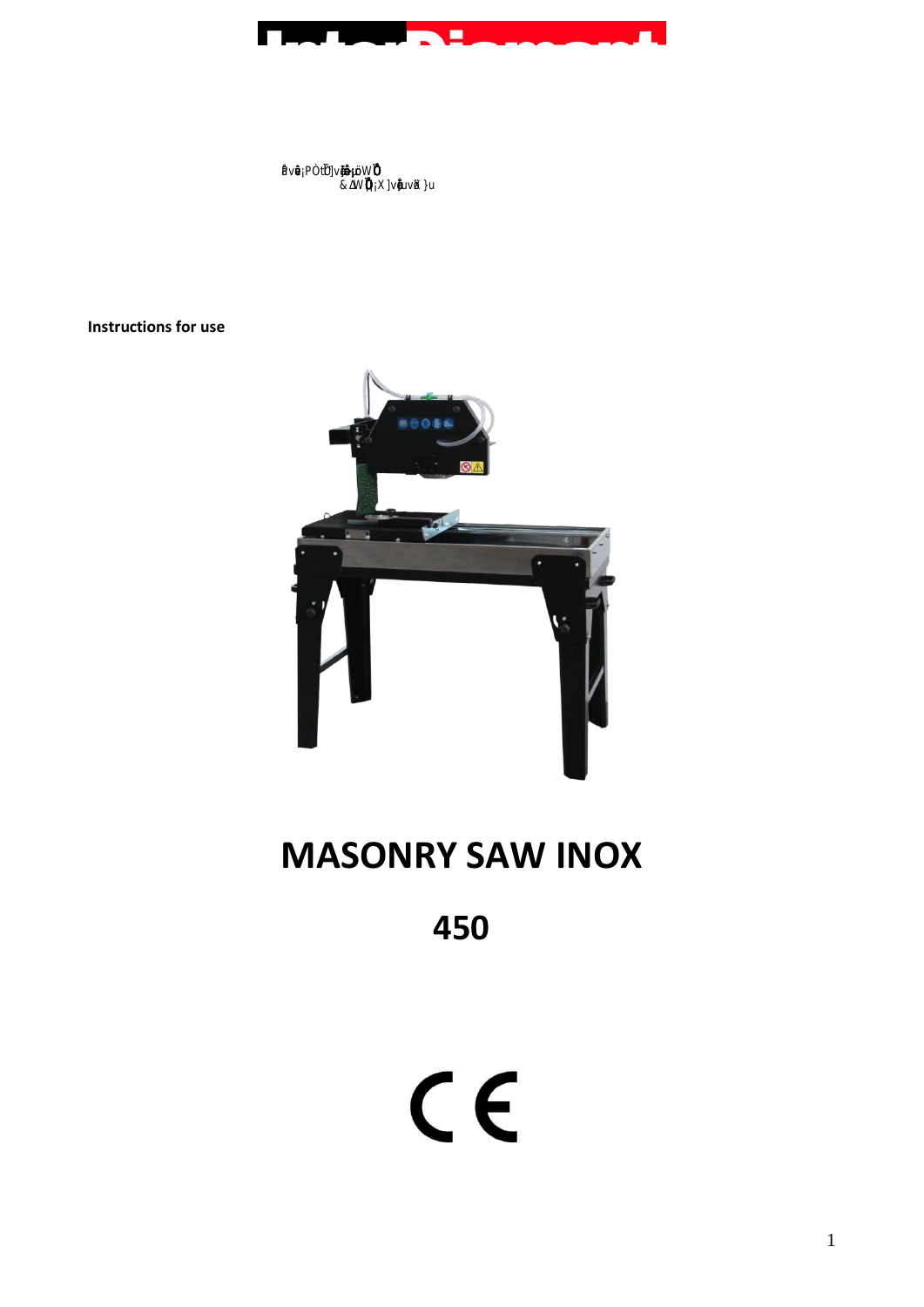# **SUMMARY**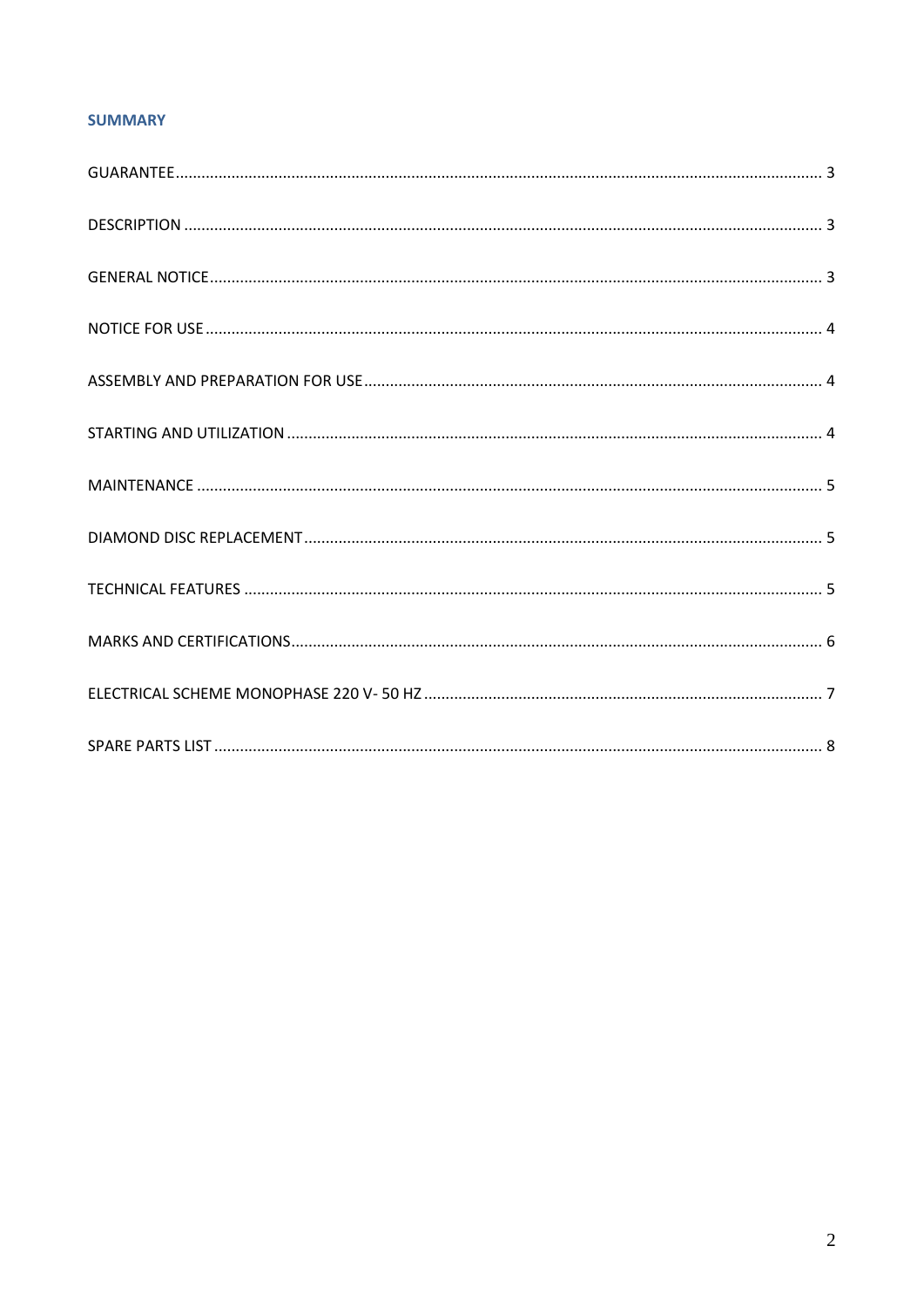#### **(GB) OPERATING INSTRUCTIONS**

Carefully read the instructions contained in this manual; they give important explanations concerning the safety and the correct use of the machine. Always keep this manual for any further consultations.

#### <span id="page-2-0"></span>**GUARANTEE**

The machine described in this manual is covered by a 12-month warranty from the date of delivery (the date of receipt of the goods declared on the documents accompanying the machine during transport is considered); The warranty is limited to those parts which, at the incontestable discretion of the manufacturer, have defects and / or defects in construction and the operations necessary to prevent improper or improper operation of the machine whose causes are traceable to an original defect of the same.

Components electrical equipment and parts subject to normal wear and tear due to use (e.g. blade, inserts, etc.) are not covered by the warranty. Parts damaged in transit, for improper and / or incorrect use, and / or not in accordance with these instructions, installation or maintenance by the purchaser, negligently, due to failure to carry out tests and checks Mentioned in this manual by the inability to use it due to use not in accordance with the intended use and explicitly declared by the manufacturing company are not covered by the warranty.

The warranty is valid only in respect of the original purchaser and does not in any way replace the machine. The guarantee is void if the same has undergone alterations, modifications, and / or repairs by persons not expressly authorized by the manufacturing company. The manufacturer shall not be liable for any direct or indirect damage caused to persons, things or animals resulting from machine failure which is not attributable to birth defects or forced suspension of use of the latter.

At the expiration of the guarantee period, each intervention requested will be carried out by charging the client with the cost of the work, travel, food, accommodation, cost of replaced parts and possible transportation. In the event that this is a significant intervention, the manufacturing company will provide the applicant in advance with the approximate total cost that, unless there are unforeseen circumstances, should result.

Any dispute shall be judged by the competent judicial authority of the court of Piacenza.

The contents of this manual can be modified with no advanced notice, in order to add any technical improvement. It is forbidden to reproduce it without our prior authorization

#### <span id="page-2-1"></span>**DESCRIPTION**

Electrical sawing machine, ideal for cutting the building material: bricks, marbles, granites, coating tiles, concrete products, excluding metal alloys and wood . It uses a diamond saw blade for wet cutting , suitable for the above mentioned materials.

The sawing machine is equipped with:

- Head motor, adjustable height for all the series
- Sliding trolley on nylon wheels equipped with sealing bearings
- Adjustable electro-galvanized slide guides
- Adjustable square for diagonal cut
- Blade covering protection (aluminium/painted iron) and painted iron/stainless steel basin to contain the water
- Water re-circulation pump , with filter
- Motor equipped with thermical protection
- Minimum tension switch

#### <span id="page-2-2"></span>**GENERAL NOTICE**

- The feeding of the machine shall be done according to the manufacturer's instructions. We decline any responsibility for any connection carried out differently form the indications given by the manufacturer.
- The electrical equipment of the machine assures protection to the operator from electric shocks deriving from direct contacts
- In order to protect the operator from electric shocks deriving from indirect contacts, the connection to the source of power shall be provided with all necessary protections, according to the regulations actually in force concerning the matter.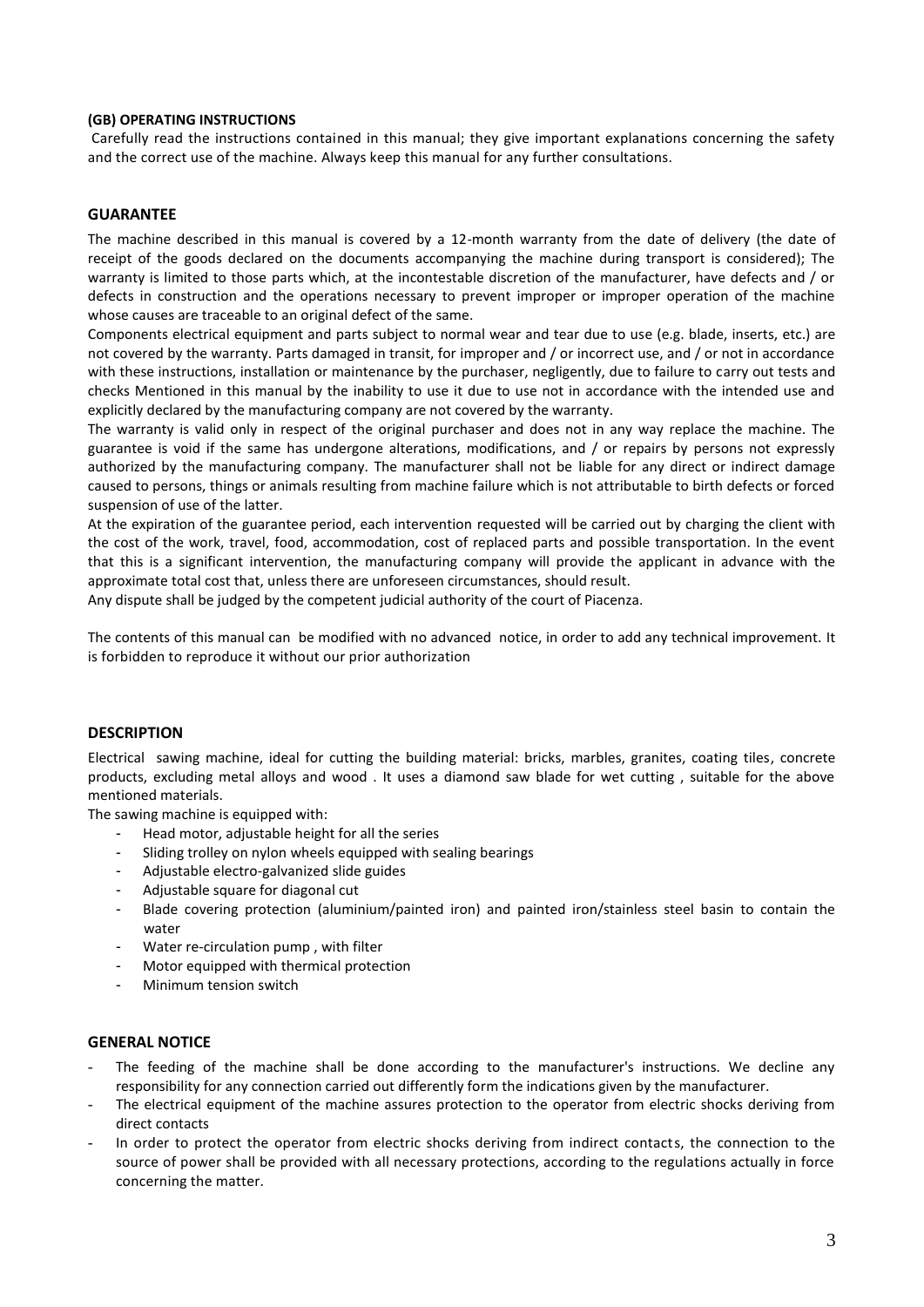- Before connecting the machine, verify that the data concerning tension and frequency indicated on the label of the machine correspond to those of the supply mains
- Be sure that all possible adapter and patch cords used for the connection of the machine are in conformity with the safety regulations in force.
- Disconnect the feeding outlet before starting any maintenance, cleaning, water filling or replacement operation.
- Keep the machine in a safe and dry place, out of children's reach.
- Do not manipulate the machine. In case of breakdown and/or bad functioning, address to a qualified and authorised technical assistance or customer service.
- It is absolutely forbidden to use tools, which are not in conformity with those indicated or are suitable for other materials (for ex. discs with widia teeth for wood, aluminium, etc.)
- The machine shall be destined only to the purpose it was built for. Any other use is to be considered illegitimate and dangerous.
- Disconnect the feeding plug when the machine is not functioning.

#### <span id="page-3-0"></span>**NOTICE FOR USE**

- We recommend that qualified personnel only shall use the machine, in places out of children's reach and away from third persons, in order to avoid any possible and unintentional contact.
- Wear suitable clothes: do not wear large and unfastened clothes that could be drawn by the blade.
- Protect long hair by the suitable net
- Wear individual protection devices, such as ear-casings, gloves, eyeglasses, etc.
- Operate in dry places, protected from precipitations.
- Avoid any unsafe or unstable position.
- Not suitable materials cause irreparable damage to the tool
- If the diamond disc is cracked, damaged or worn, immediately replace it.

#### <span id="page-3-1"></span>**ASSEMBLY AND PREPARATION FOR USE**

- Remove the machine from the packing.
- Rotate the legs in vertical position and fix them to the relevant leg holder using knobs
- Position the machine considering that the bearing surface shall be stable and perfectly plane
- Mount the diamond disc as indicated in the chapter: "Diamond disc replacement"
- Release the head by unscrewing lightly the nut or handle
- In order to get a diagonal cutting, apply the square to the trolley rule
- Fill the stainless steel water tank with water in such a way that the re-circulation pump is completely dipped.

#### <span id="page-3-2"></span>**STARTING AND UTILIZATION**

Warning! before utilizing the machine you shall always:

- be sure that the nut fixing the disc between the flanges is well-tightened in order to assure a disk locking
- carry out the filling of the water basin in order to avoid irreparable damages to the pump which starts when a machine starting occurs
- wear protections, ear-casings, gloves, eyeglasses, etc.
- After preparing the machine to a normal running, you can proceed as follows:
	- connect the machine to the supply mains
		- mark off the material be cut
		- position the piece towards the trolley head bar
		- start the machine pressing the green starting push-button
		- be sure that the disc rotates and the water wets the disc
		- hold fast the material to be cut by a hand, by the other hand you shall bring the motor head towards the piece to be cut (here, motor revolutions shall not have an important slowing down)

#### **Warning! Hands shall not be positioned on the trajectory of the disc**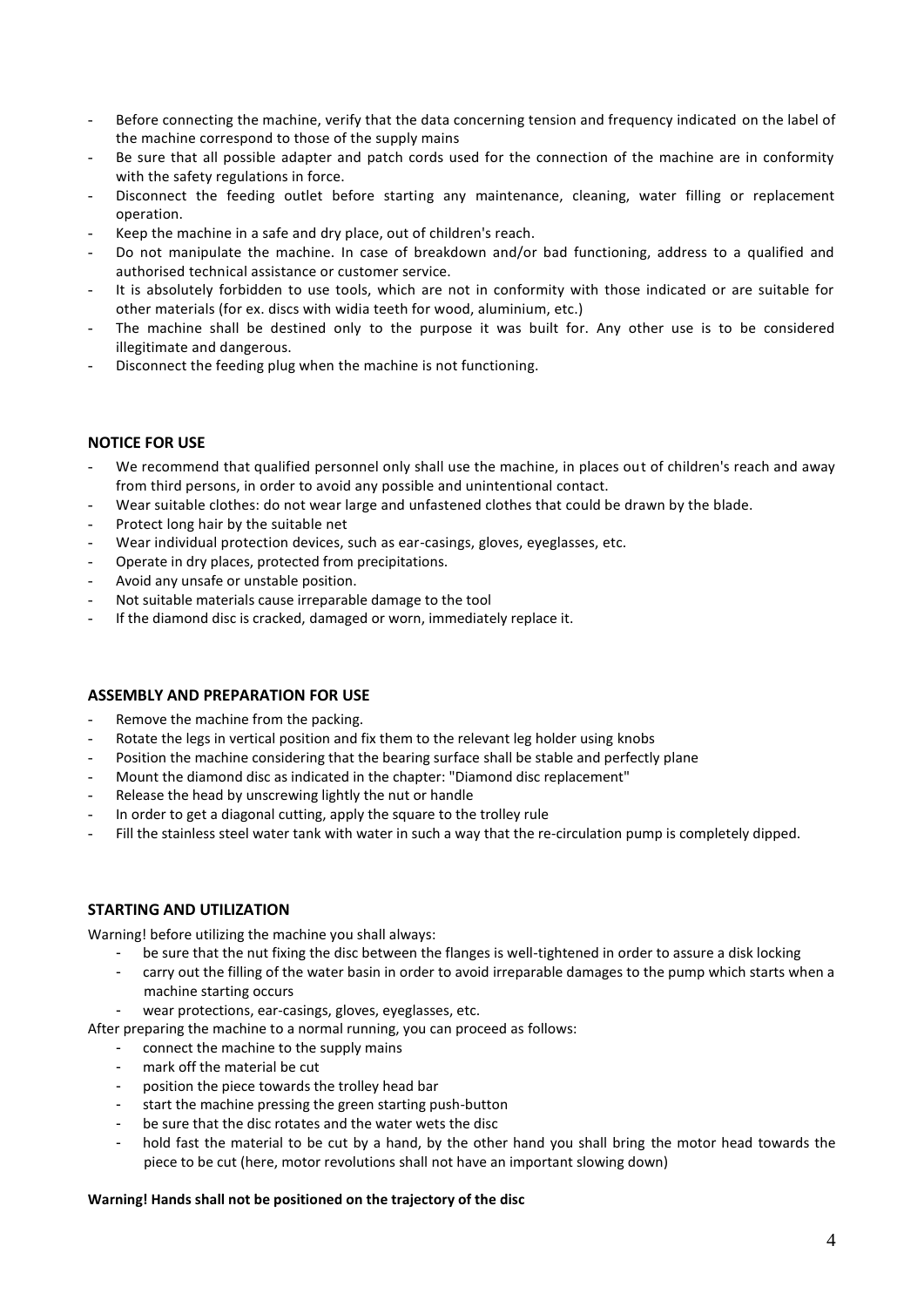While utilizing, the re-circulation pump shall always be dipped, if it is not the case, you shall add water into the basin. **In case of temporary power outage, the switch automatically disconnects contacts, in order to avoid a dangerous starting on a power return. To re-start the machine, you shall press the green starting push-button**. At the end of the work, you shall press the red stop switch and disconnect the power supply.

#### <span id="page-4-0"></span>**Warning: do not loosen the bolts, so that a machine adjustment cannot be jeopardized**.

#### **MAINTENANCE**

In order to keep the machine in perfect efficiency we suggest to carry out the following operations , after use:

- disconnect the power supply plug
- take away the cap from the basin in order to let the dirty water go out , carefully rinse to eliminate the residuals.
- fill the basin with clean water and after connecting start the machine for at least one minute inn order to clean up the pump. Then empty the basin again.

Periodically:

- remove the residuals accumulated in the blade-cover protection.
- Remove the residuals and clean the machine to prevent rust.

#### <span id="page-4-1"></span>**DIAMOND DISC REPLACEMENT**

1) disconnect the power supply plug.

- 2) unscrew the fixing wing-nuts of the blade-cover protection
- 3) unscrew the flange locking nut inserting a pin, in contrast, on the motor shaft Attention: left threading.

4) Extract the saw blade and replace it considering that the rotation direction of the tools corresponds to the one indicated on the blade covering protection

5) assemble the flange again , lock the nut and mount the blade covering protection.

|                                             | <b>SB450IX</b> |
|---------------------------------------------|----------------|
| <b>BLADE DIAMETER (mm)</b>                  | 450            |
| <b>BLADE HOLE (mm)</b>                      | 25,4           |
| <b>CUTTING HEIGHT (mm)</b>                  | 140            |
| <b>MAX. CUTTING LENGHT (mm)</b>             | 700            |
| <b>ELECTRIC PUMP PROTECTION</b>             | <b>IP54</b>    |
| POWER (WATT-P1)                             | 2200 W         |
| <b>TENSION AND FREQUENCY (V-Hz)</b>         | 220 V-50 Hz    |
| <b>RPM</b>                                  | 2800           |
| <b>INSULATION CLASS</b>                     | F              |
| <b>PROTECTION</b>                           | <b>IP68</b>    |
| <b>CAPACITOR</b>                            | 45 µF          |
| <b>WORKTOP DIMENSIONS (mm)</b>              | 500X450        |
| <b>MACHINE DIMENSIONS (mm)</b>              | 600x1200x1400  |
| WEIGHT (Kg)                                 | 70             |
| <b>MIN. TENSION SWITCH</b>                  | <b>YES</b>     |
|                                             |                |
| Acoustic pression level in the atmosphere   | db (a) 89,8    |
| <b>Acustic power level</b>                  | db (a) 105,1   |
| Acustic pressure level at the driving place | db (a) 95,6    |

#### <span id="page-4-2"></span>**TECHNICAL FEATURES**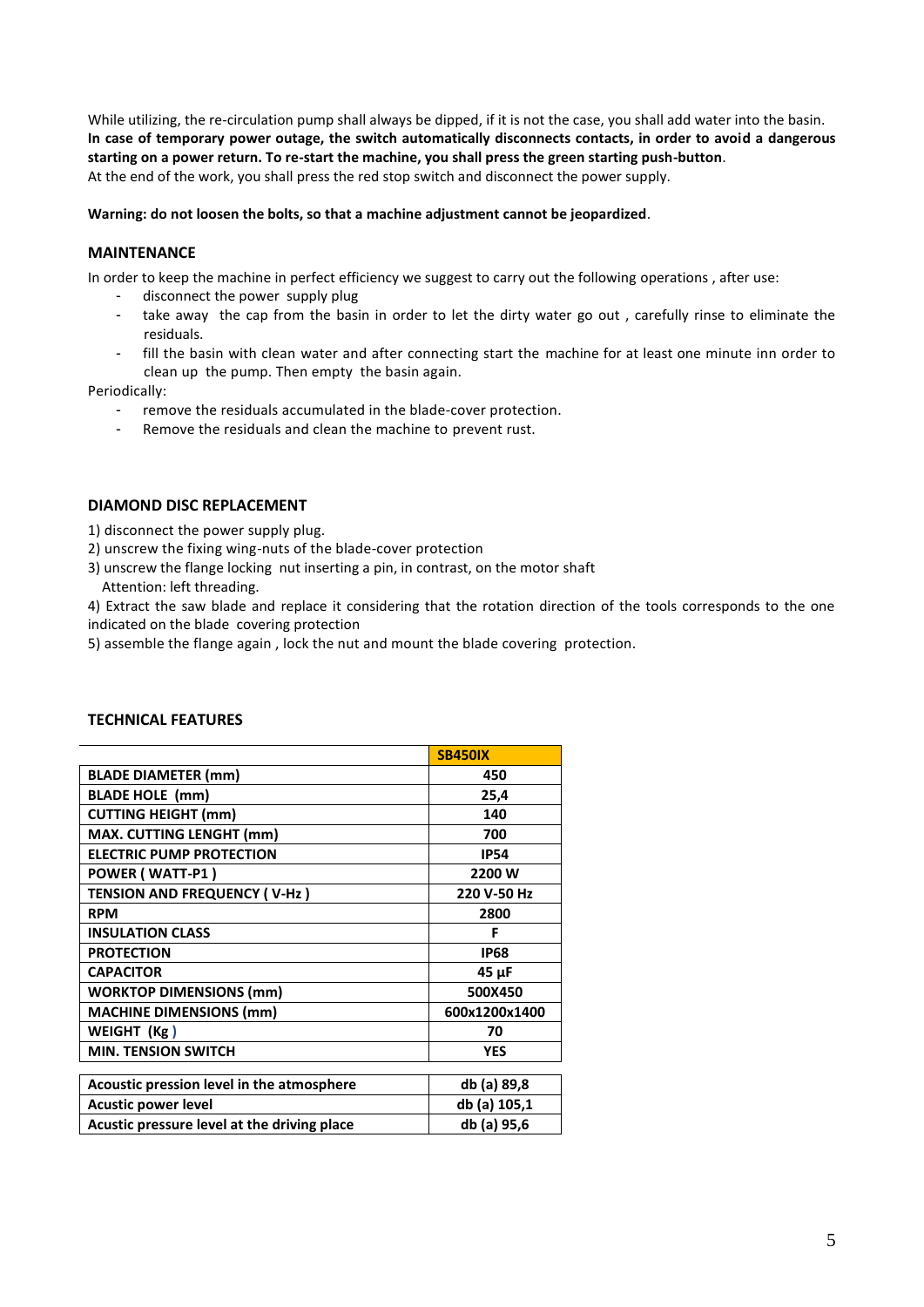### <span id="page-5-0"></span>**MARKS AND CERTIFICATIONS**

The following model has submitted to the CE examination, according to EEC 2006/42.

The above mentioned certification is stated on the plate with CE mark on the machine and described on the declaration which accompanies this manual.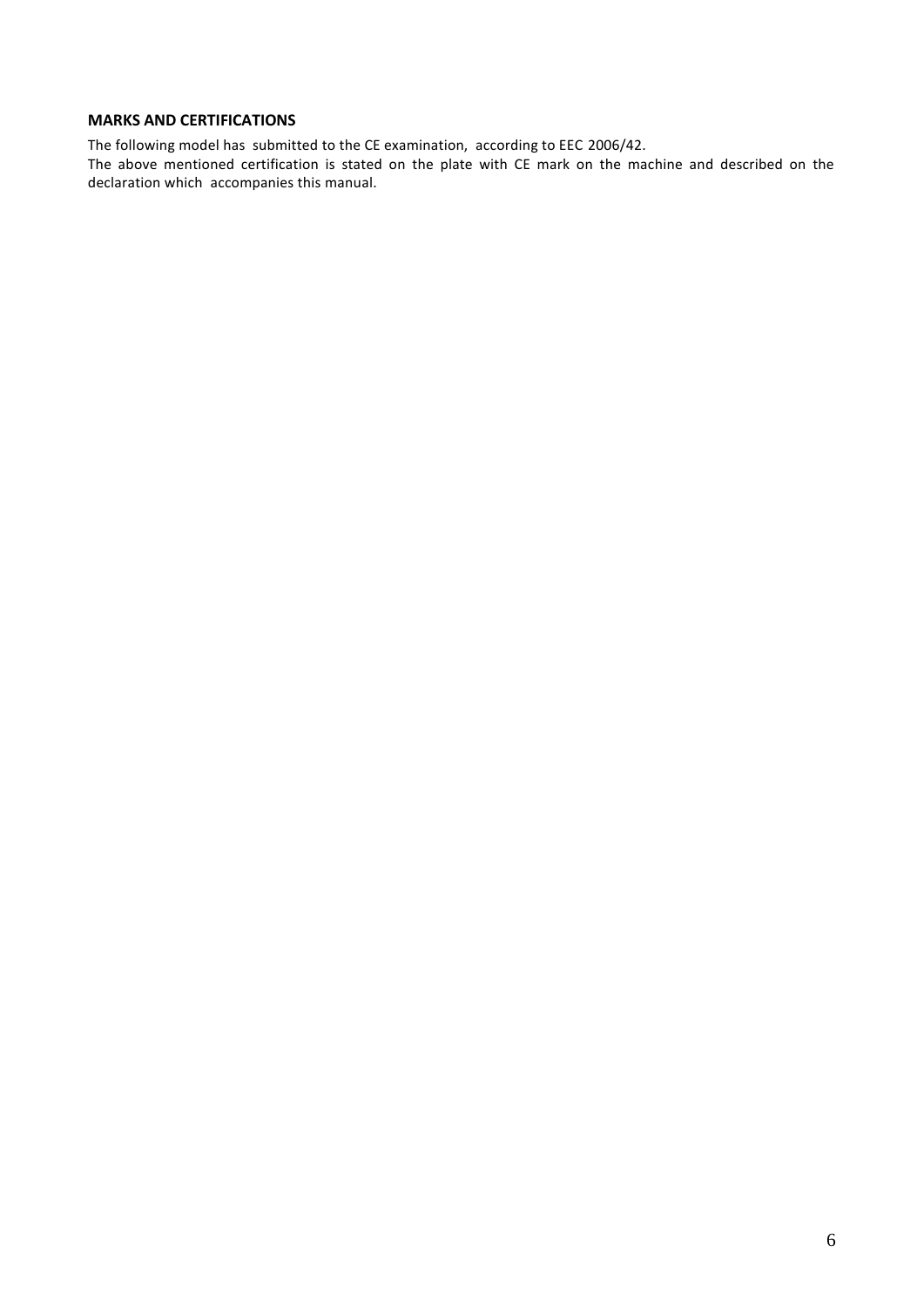# <span id="page-6-0"></span>ELECTRICAL SCHEME MONOPHASE 220 V- 50 HZ



 $\overline{7}$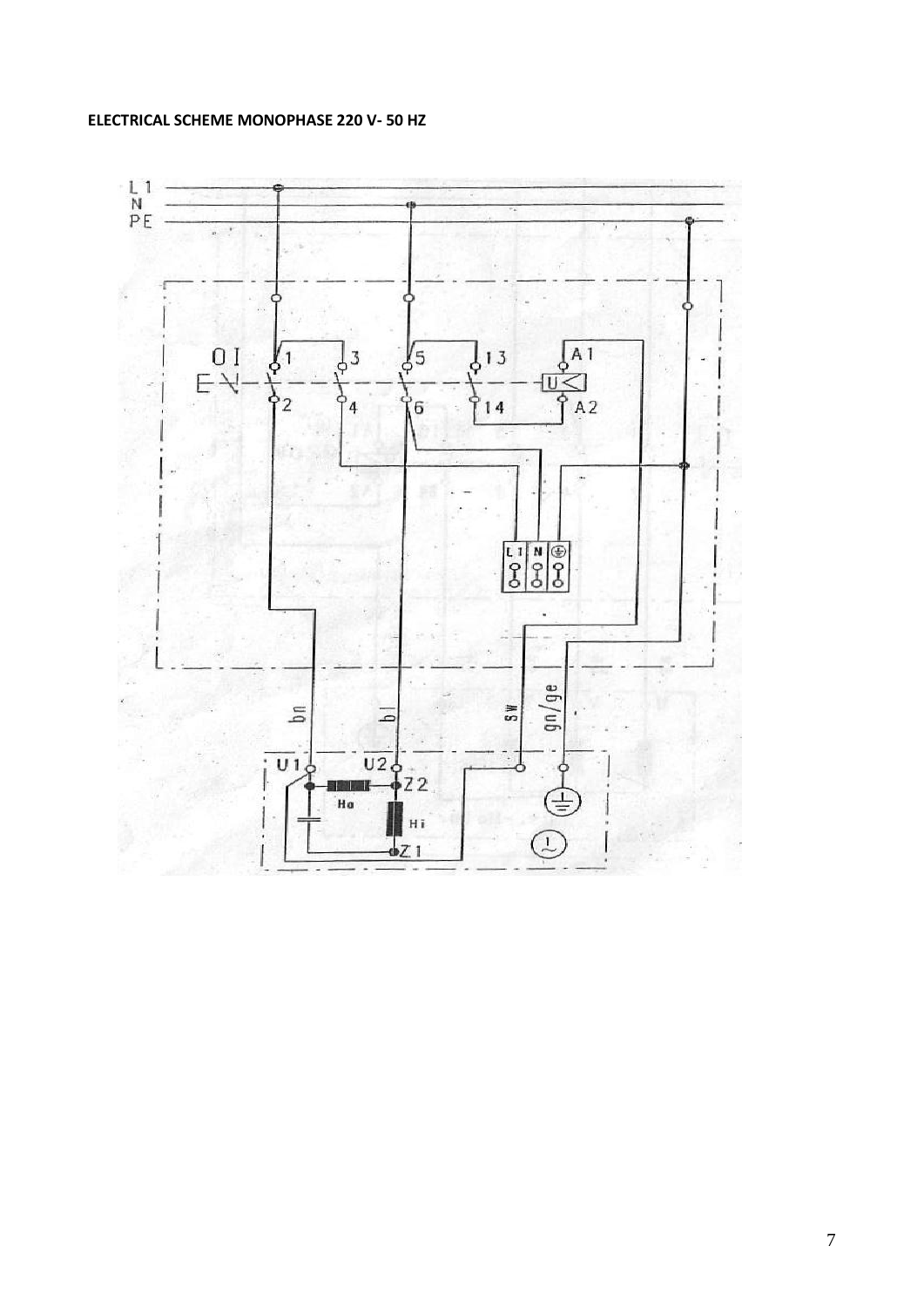# <span id="page-7-0"></span>**SPARE PARTS LIST**

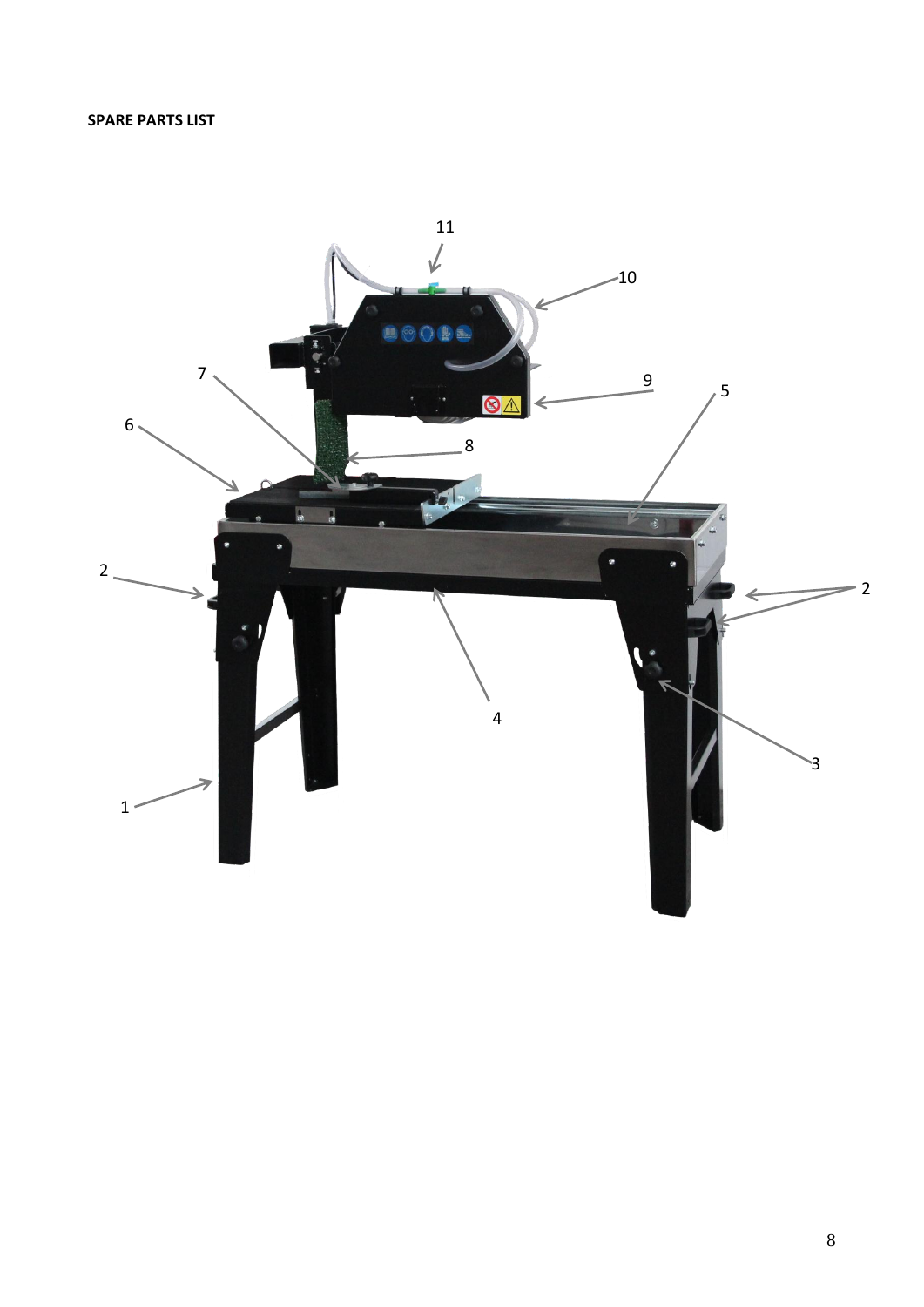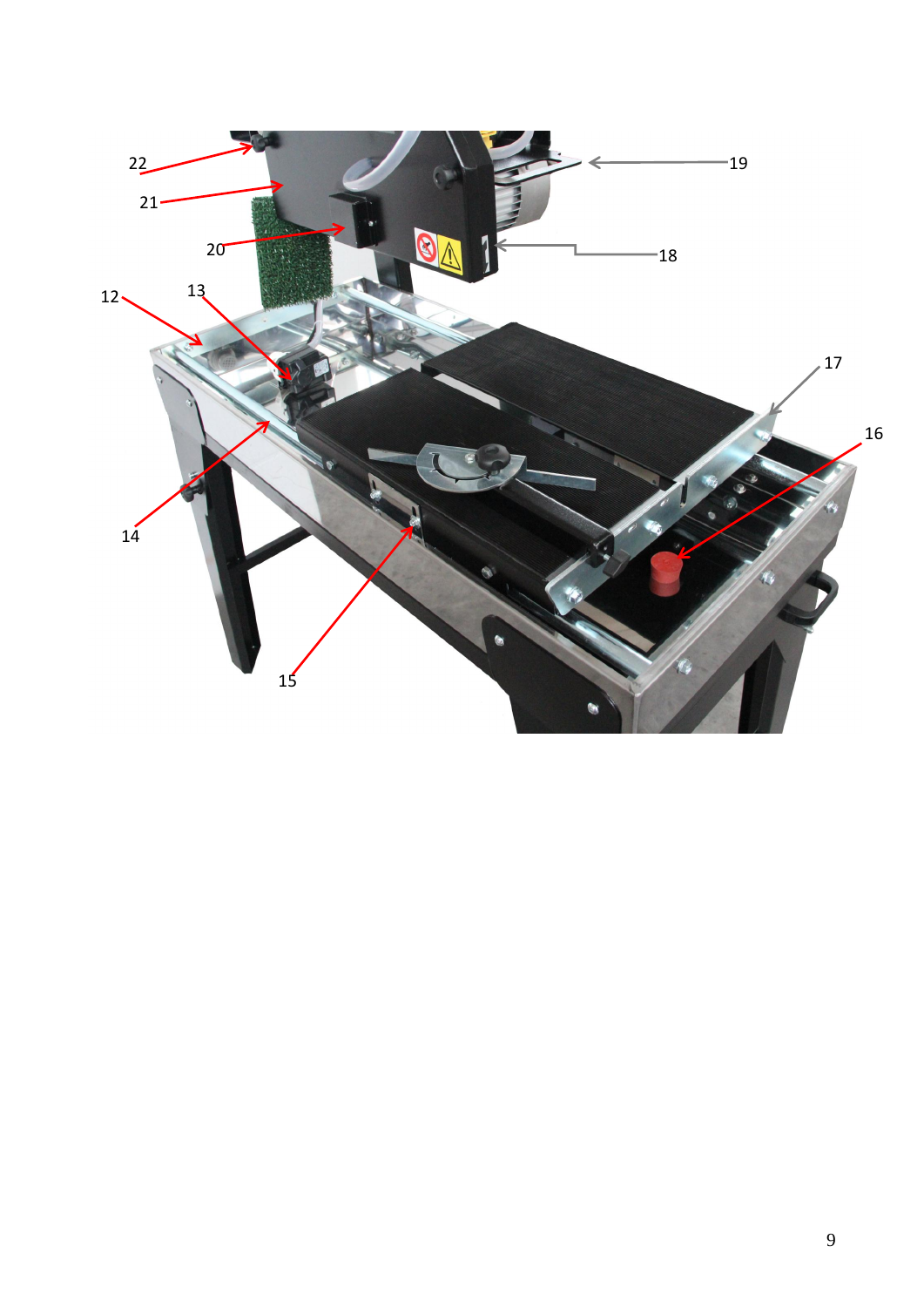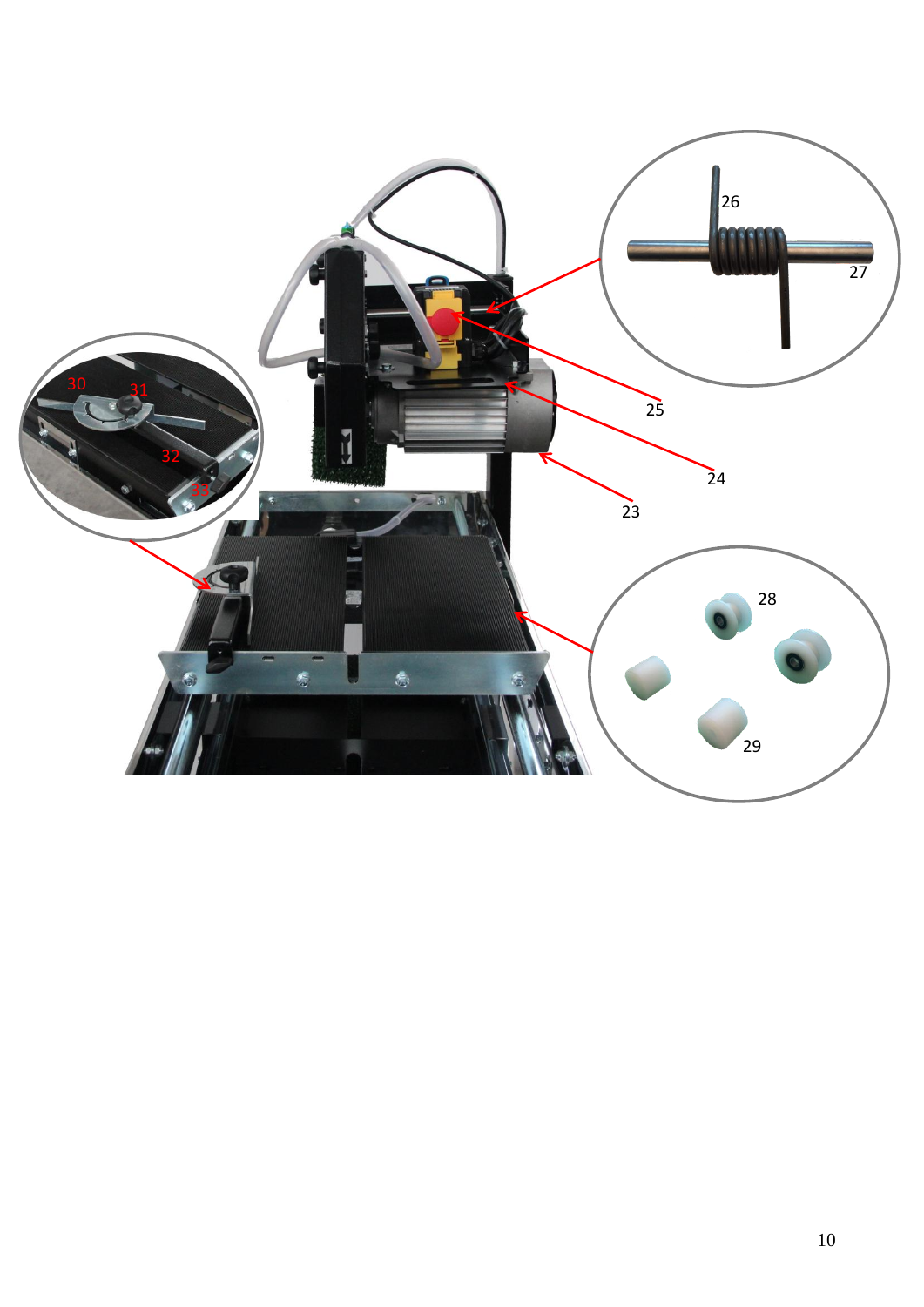| <b>POSITION</b>         | <b>DESCRIPTION</b>                |
|-------------------------|-----------------------------------|
| 1                       | <b>LEGS</b>                       |
| $\overline{2}$          | <b>HANDLE</b>                     |
| 3                       | <b>LEGS KNOB</b>                  |
| 4                       | <b>FRAME</b>                      |
| 5                       | <b>WATER TANK</b>                 |
| 6                       | <b>COMPLETE WORKTOP</b>           |
| $\overline{\mathbf{z}}$ | <b>COMPLETE GONIOMETER</b>        |
| 8                       | <b>MUDFLAP</b>                    |
| 9                       | COMPLETE BLADE COVER D. 450 MM    |
| 10                      | <b>WATER PIPE</b>                 |
| 11                      | <b>WATER TAP</b>                  |
| 12                      | <b>WORKTOP GUIDES SUPPORT</b>     |
| 13                      | <b>WATER PUMP</b>                 |
| 14                      | <b>WORKTOP GUIDE</b>              |
| 15                      | <b>WORKTOP BLOCK</b>              |
| 16                      | <b>RUBBER CAP</b>                 |
| 17                      | PIECES HOLDER GUIDE               |
| 18                      | <b>INTERNAL BLADE COVER</b>       |
| 19                      | <b>COMPLETE MOTOR HEAD</b>        |
| 20                      | <b>HUBCAP</b>                     |
| 21                      | <b>EXTERNAL BLADE COVER</b>       |
| 22                      | <b>BLADE COVER KNOB</b>           |
| 23                      | <b>ENGINE 2,2 KW</b>              |
| 24                      | <b>MOTOR HOLDER</b>               |
| 25                      | SWITCH WITH EMERGENCY STOP        |
| 26                      | <b>SPRING</b>                     |
| 27                      | <b>SPRING REBAR</b>               |
| 28                      | <b>WORKTOP WHEEL WITH BEARING</b> |
| 29                      | <b>WORKTOP WHEEL</b>              |
| 30                      | <b>GONIOMETER PART 1</b>          |
| 31                      | <b>GONIOMETER PART 1 KNOB</b>     |
| 32                      | <b>GONIOMETER PART 2</b>          |
| 33                      | <b>GONIOMETER PART 2 KNOB</b>     |